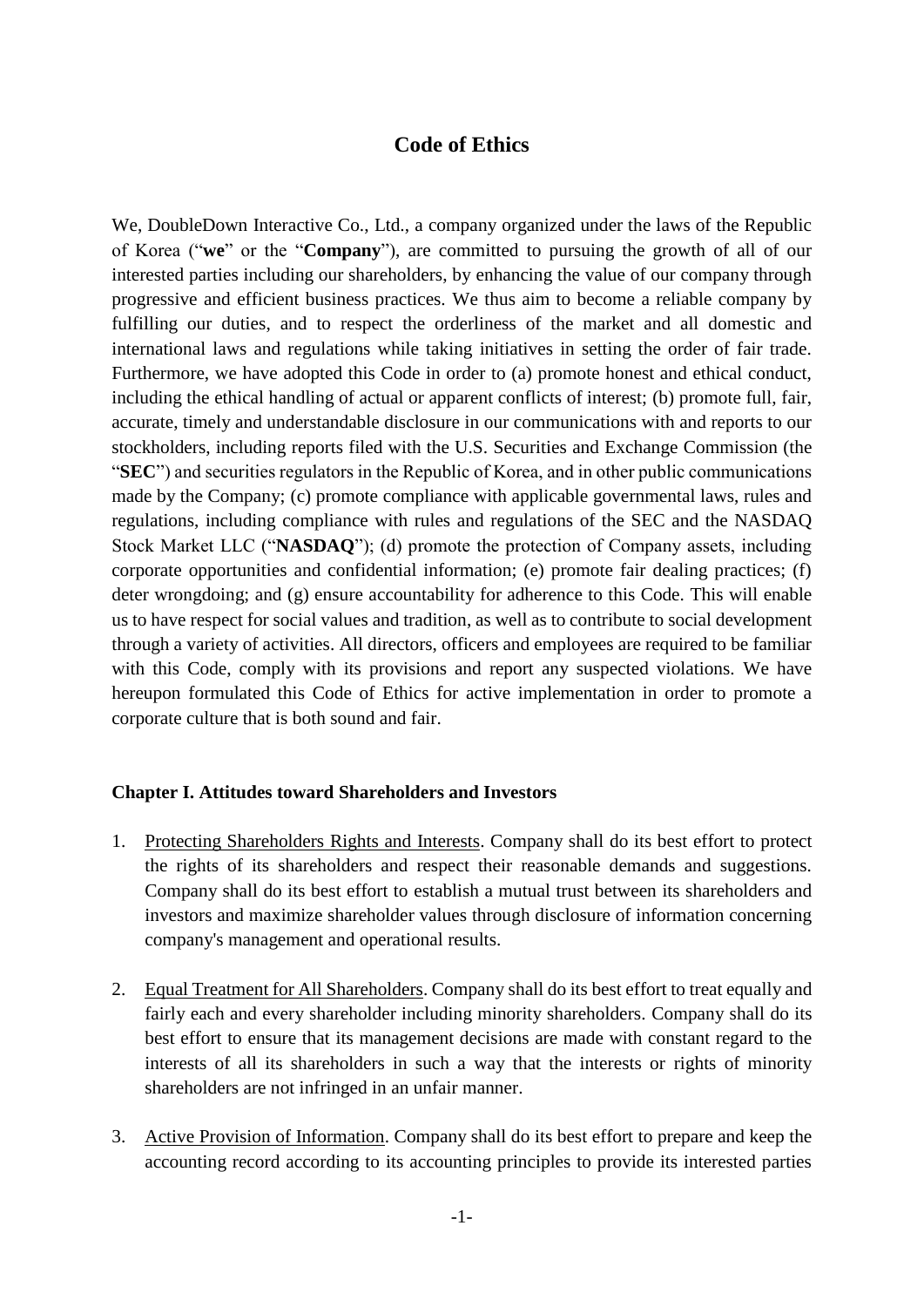with transparent information on its financial condition and operational results. Company shall do its best effort to provide its management information in an accurate and timely manner so that users of this information such as investors are able to use it in making sensible investment decisions.

# **Chapter II. Attitudes toward Customers**

- 4. Respect for Customers. Company is committed to its best effort to achieve full customer satisfaction by conducting business from the customer's perspective and by providing the best products and services that meet customer needs and enhance their reliability. Company shall do its best effort to provide customers with accurate information concerning its products and services and refrain from excessive advertising or PR.
- 5. Protecting Customer Privacy. Company shall do its best effort to protect customer privacy while ensuring their interest and security, and its best effort not to commit any act unfair to its customers. Company shall do its best effort to respect and comply with any laws regarding consumer protection.

## **Chapter III. Attitudes toward Competitors and Business Partners**

- 6. Fair Competition with Competitors. In competing with competitors, Company shall do its best effort to pursue a policy of fair competition while respecting the order of the market mechanism, according to the principle of free competition. Company shall do its best effort to adhere to the orderliness of fair trade and related laws and regulations.
- 7. Fair Business Transactions with Business Partners. Company shall do its best effort to seek to promote mutual growth with its business partners by enhancing mutual trust and cooperative relationships through fair transactions with them. In the normal course of business, Company shall do its best effort not to influence nor force any person to commit any illegal act through the use of its advantageous position.

# **Chapter IV. Responsibilities to Directors and Employees**

- 8. Fair Treatment. Company shall do its best effort not to discriminate against its executives and employees, but to foster fair and equal opportunities according to their capabilities and qualifications.
- 9. Working Environment. Company shall do its best effort to strive to create and maintain a proper working environment in order to ensure the protection of the health and safety of its executives and employees. Company shall do its best effort to support the fostering of talents and help its employees to achieve self-realization by respecting individual selfcontrol and creativity and providing them with equal opportunities. Company shall do its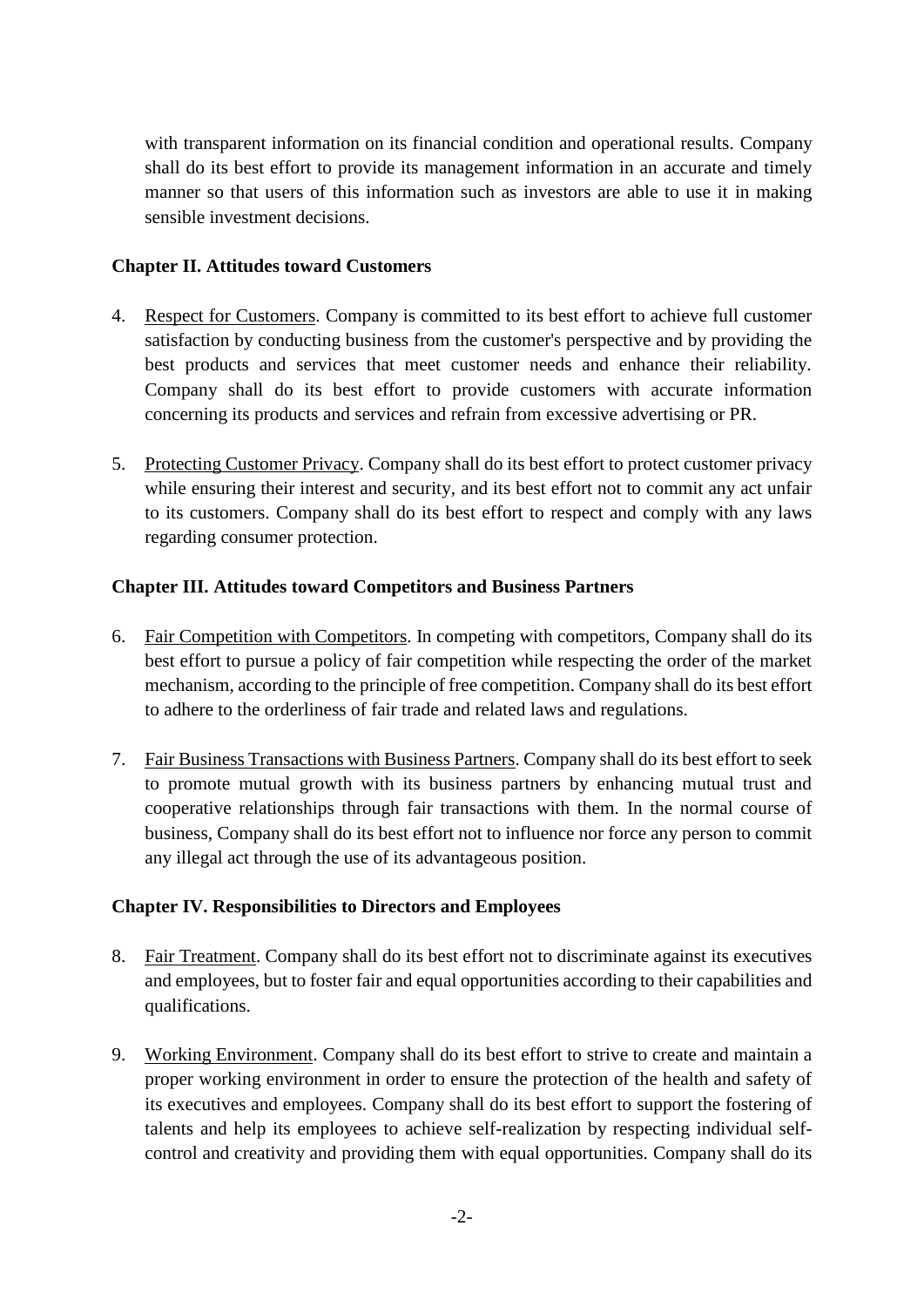best effort to respect the personalities and basic rights of its directors, officers and employees while nurturing a culture in which they make suggestions and proposals freely.

#### **Chapter V. Social Responsibilities**

- 10. Complying with Domestic and International Laws and Regulations. Company, as a member of the society and community to which it belongs, shall do its best effort to adhere to internationally accepted laws and regulations, as well as to the related laws and regulations of Korea.
- 11. Contributing to the National Economy and Social Development. Company shall do its best effort to endeavor to contribute to the national economy and social development through improving productivity, job creation, faithful tax payment and making contributions to society.
- 12. Environmental Protection. Company shall do its best effort to protect the nature and maintain a clean environment.

## **Chapter VI. The Minimum Ethical Expectations of Both Executives and Employees**

- 13. Sound Corporate Culture. Each officer and employee shall do their best effort to share corporate philosophy, values and goals while faithfully fulfilling their duties according to business conduct guidelines. Directors, officers and employees shall do their best effort to take initiatives in creating a positive organizational culture based on communication and mutual trust between supervisors and subordinates, and between colleagues. Directors, officers and employees shall do their best effort to perform their duties with integrity and in a legitimate manner while complying with any laws and regulations pertaining to the performance of their duties and company's regulations.
- 14. Conflicts of Interest. Directors, officers and employees shall do their best effort to refrain from any conduct that would be, or may appear to be, adverse or contrary to the Company's interests. It is the responsibility of each of the directors, officers and employees to do their best effort to act in the best interests of the Company in any situation where the interests of the Company and of any individual or departments are in conflict. Conflicts of interest should be avoided unless specifically authorized as described in this Code. Persons other than directors and executive officers who have questions about a potential conflict of interest or who become aware of an actual or potential conflict should discuss the matter with, and seek a determination and prior authorization or approval from the Legal Department. Directors and executive officers must seek determinations and prior authorizations or approvals of potential conflicts of interest exclusively from the Audit Committee. Director, officer and employee shall comply with any laws regarding conflicts of interest, including the Sarbanes-Oxley Act which prohibits loans to directors and executive officers in principle except for certain cases.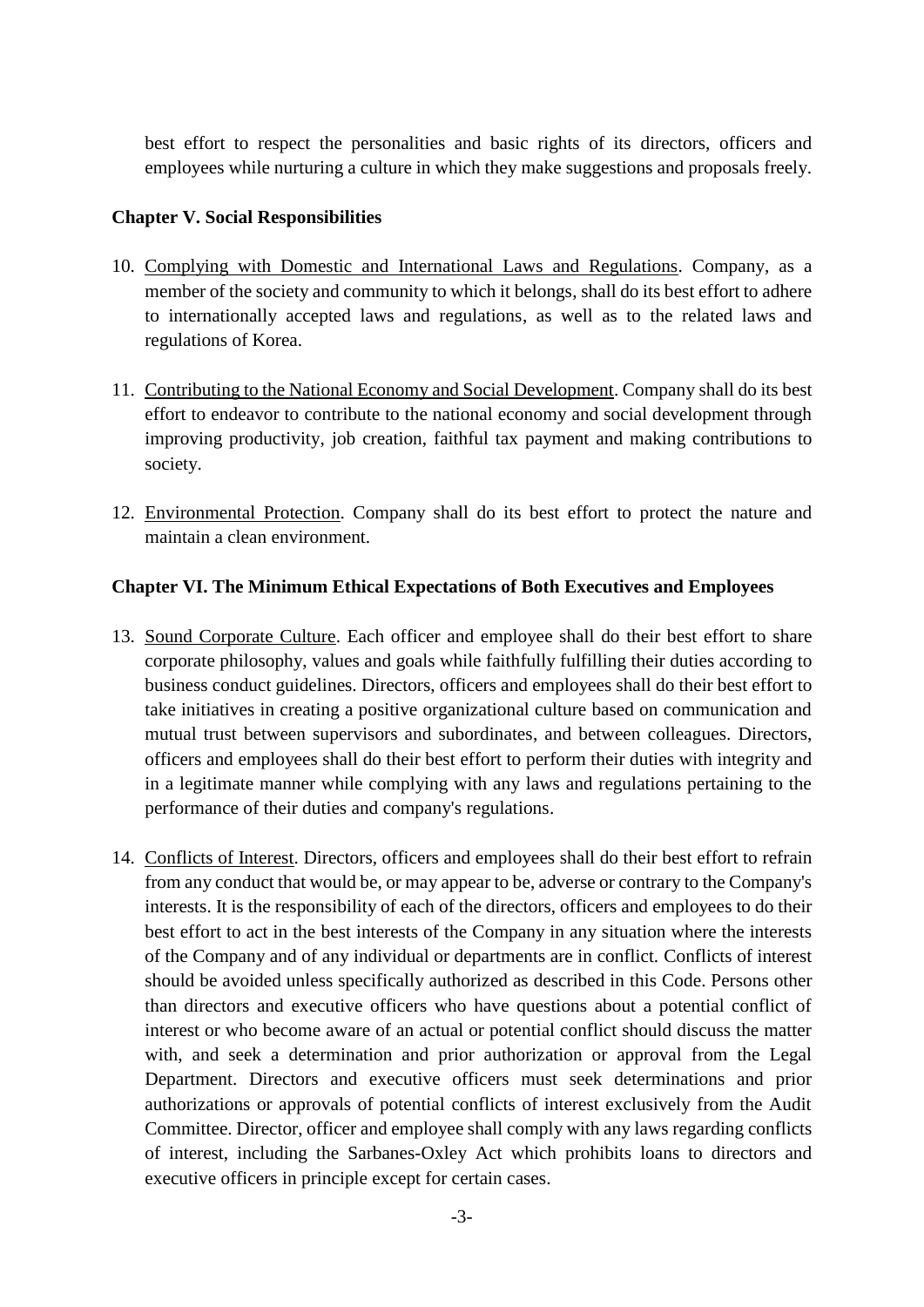- 15. Prohibition on Use of Inside Information. Directors, officers and employees shall not trade the stock or other securities of the Company by using material non-public information in violation of the law about the Company acquired in the course of the performance of their duties. Directors, officers and employees shall not disclose any material non-public information about the Company in violation of the law that could influence its stock price to any third party. Directors, officers and employees shall in compliance with the relevant securities laws related to insider trading, including U.S. federal and applicable Korean securities laws.
- 16. Protecting Company's Assets and Important Information. Directors, officers and employees shall do their best effort to protect the Company's property, intellectual property rights and business secrets entrusted to them, and to support the protection of the Company's assets in general. In addition, Directors, officers and employees shall do their best effort not to use such Company's assets for their personal purposes. Directors, officers and employees shall do their best effort not to engage in any unfair transaction based on their professional position or use confidential information acquired from the Company for their own pecuniary or other benefit. Directors, officers and employees shall do their best effort not to disclose any material information to any third party that may prejudice company's interests.
- 17. Prevention of Sexual Harassment. Directors, officers and employees shall do their best effort not to use abusive language or commit any act that harms the relationship between colleagues. This includes physical, verbal, visual language and acts which might be interpreted as sexual harassment by any person in the organization.
- 18. Prevention of Political Activities. Directors, officers and employees shall do their best effort not to engage in any political activity during office hours and shall not use the organization itself, or the manpower and property of the company, for political activity. The right of each executive and employee to participate in political life, and his or her political opinions, shall be respected, but it is the responsibility of each executive and employee to avoid situations where the Company may be misrepresented.
- 19. Prevention of Giving and Receiving of Money, Gifts, and Business Amenities. Directors, officers and employees shall not accept from an interested party, including clients, money, gifts or customary business facilities that could influence or could reasonably give the appearance of influencing business relationship with such person in violation of law. Directors, officers and employees shall not give money, gifts or business facilities which may reasonably be considered as deviating from the generally acceptable level to an interested party, including clients, in the normal course of business. Giving and receiving of any money, gifts or business facilities that are beyond a generally acceptable level between executives and employees is also forbidden.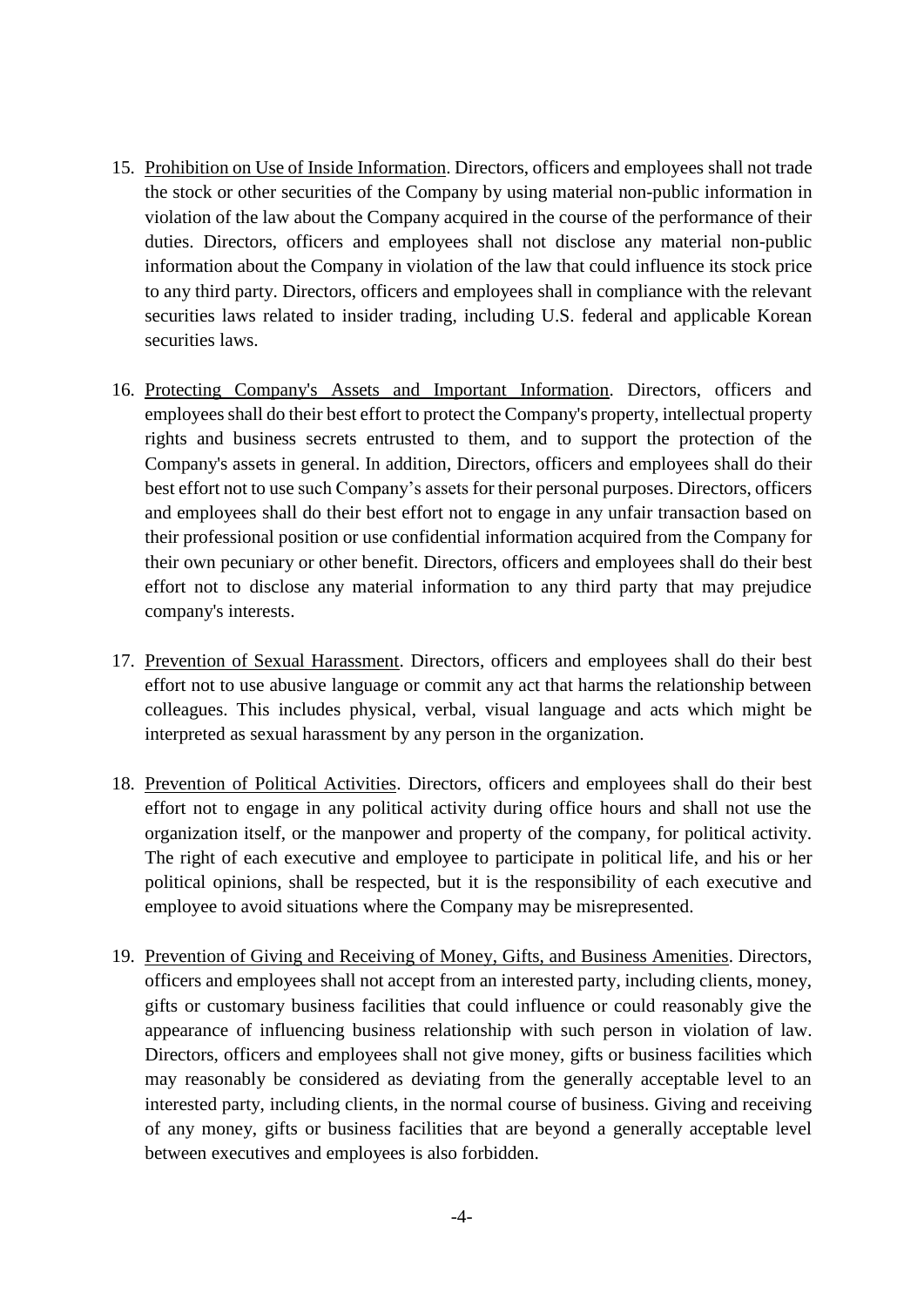20. Complying with this Code. Each executive and employee shall adhere faithfully to this code, and violation of this requirement may trigger personal responsibility. Directors, officers and employees shall do their best effort to make a report to the appropriate department in charge of the code of ethics, should they be forced to commit an act against this Code or detect an act that is considered to be in violation of this Code. In the event of violation of this Code by any executive or employee, the causes of the violation should be thoroughly clarified and the necessary training should be given to the relevant individual to deter recurrence of such violation.

## **Chapter VIII. Honest and Ethical Conduct; Compliance; Disclosure**

- 21. Honest and Ethical Conduct. The Company's policy is to promote high standards of integrity by conducting its affairs honestly and ethically. This Code applies to all directors, officers and employees of the Company, whether they work for the Company on a fulltime, part-time, consultative or temporary basis. Each director, officer and employee must act with integrity and observe the highest ethical standards of business conduct in his or her dealings with the Company's customers, suppliers, partners, service providers, competitors, employees and anyone else with whom he or she has contact in the course of performing his or her job
- 22. Compliance. The Company, directors, officers and employees should comply, both in letter and spirit, with all applicable laws, rules and regulations in the cities, states and countries in which the Company operates. Although not all employees, officers and directors are expected to know the details of all applicable laws, rules and regulations, it is important to know enough to determine when to seek advice from appropriate personnel. Questions about compliance should be addressed to the Legal Department.
- 23. Disclosure. The Company, directors, officers and employees strive to ensure that the contents of and the disclosures in any reports and documents that the Company files with the SEC or other regulatory authorities, and other public communications, shall be full, fair, accurate, timely and understandable in accordance with applicable disclosure standards, including standards of materiality, where appropriate.

# **Chapter IX. Reporting and Investigation of Violations; Enforcement; Waivers; Prohibition on Retaliation**

24. Reporting and Investigation of Violations. Actions prohibited by this Code involving directors or executive officers must be reported to the Audit Committee. Actions prohibited by this Code involving anyone other than a director or executive officer must be reported to the Legal Department. After receiving a report of an alleged prohibited action, the Audit Committee or Legal Department must promptly take all appropriate actions necessary to investigate. All directors, officers and employees are expected to cooperate in any internal investigation of misconduct.